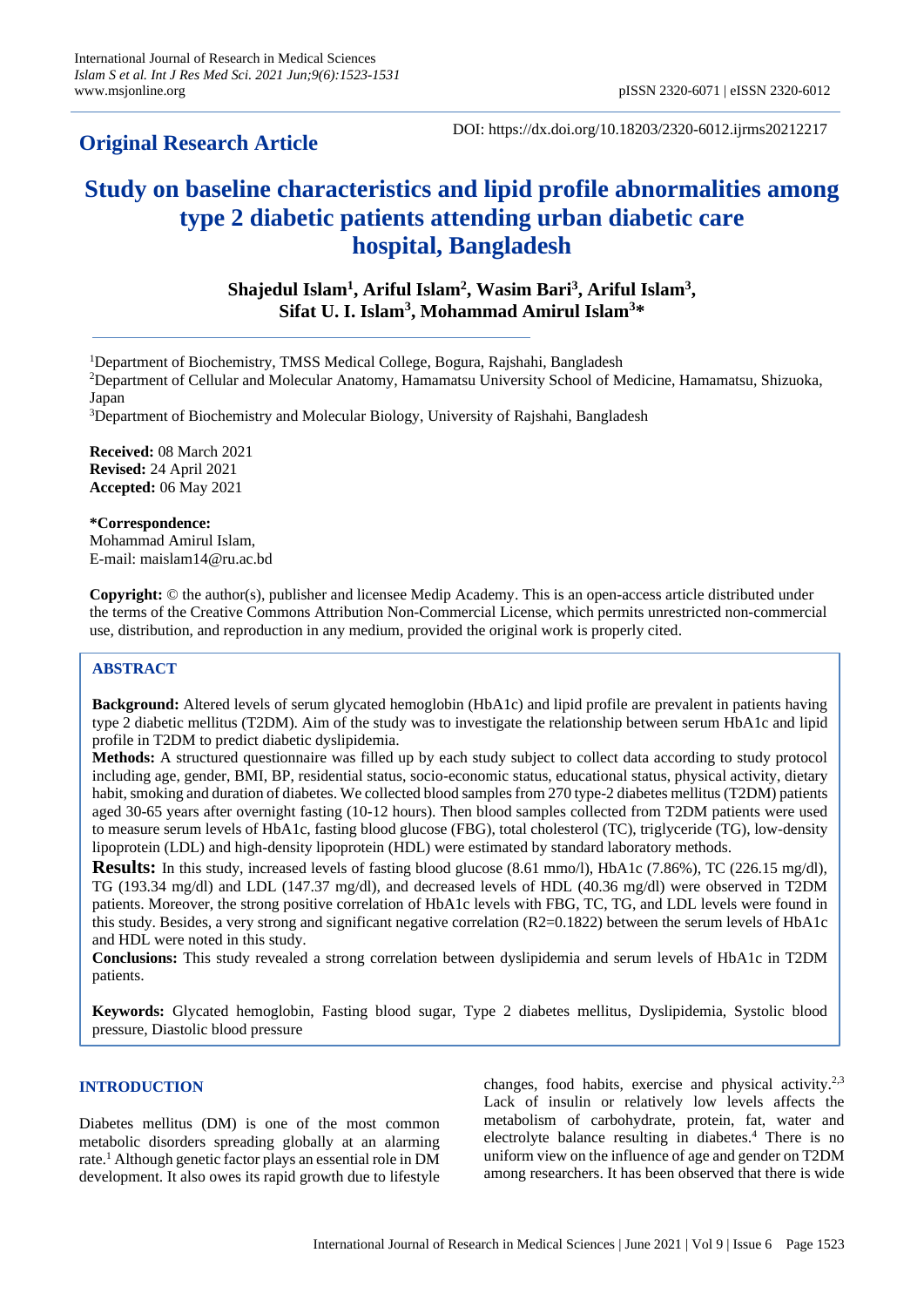sex-ratio diversity in T2DM across countries leading to differences in predisposition, development and clinical presentation and, the differences between males and females could be influenced by culture, lifestyle and socioeconomic status.<sup>5</sup> Although the prevalence of T2DM is rising in all socioeconomic groups, the epidemic is increasing at a greater rate among individuals from a lower socioeconomic position (SEP).<sup>6</sup> In 2011, Agardh et al conducted a systematic review and meta-analysis of the association between SEP and T2DM.<sup>7</sup> An inverse association between SEP and the risk of T2DM has been found in various studies where the majority of these use education, occupation or income to measure SEP.8,9

Undesirable lipid levels reduced by diabetes have been found more in women than man.<sup>10</sup> Men have significantly higher risk of CVD than premenopausal women.<sup>11</sup> It is hypothesized that women have a lower incidence of heart disease because of they have higher levels of good cholesterol than men.<sup>12</sup> A significant trend for growing the risk of coronary heart disease, stroke, and all-cause mortality concerning higher baseline HbA1c levels was previously reported in over 11,000 participants with atherosclerosis risk. There was a substantial connection between fasting blood glucose levels and coronary heart disease, stroke, or death from any cause for HbA1c groups between 6.5 percent and 6.5 percent.<sup>13</sup>

Apart from traditional risk factors, including dyslipidemia, high HbA1c has now been identified as an independent risk factor for CVDs in diabetic and non-diabetic individuals. In diabetics, the risk of CVDs is estimated to increase by 18% for every 1% increase in HbA1c level.<sup>14</sup> The UK Prospective Diabetes Study (UKPDS) found that every 1% reduction in glycated hemoglobin (HbA1c) was associated with a 37% decrease in micro-vascular disease and a 14% reduction in myocardial infarction (MI).<sup>15</sup>

Among people with type 2 diabetes, tight blood sugar and blood pressure control have been shown to decrease the risk of any diabetes-related endpoint by 12% and 24% respectively.<sup>16</sup> UK prospective diabetes study group reveled that the risk of death related to diabetes was also reduced by 32% in patients with tight blood pressure control compared with those with less tight control.<sup>17</sup>

Abnormal lipid levels contribute to cardiovascular disease (CVD). Risk and are of serious concern and can be influenced by increased blood glucose, age, gender, BMI. In developed countries the largest number is found in those aged 65 years and above while in developing countries most diabetics are in the age group of 45 to 64 years.<sup>18</sup> Blood glucose and cholesterol levels tend to rise with age in both genders. Diabetic patients are more likely to have dyslipidemia, obesity and hypertension (HTN).<sup>19</sup>

The lipid abnormalities are prevalent in diabetes mellitus because insulin resistance or deficiency effects key enzymes and pathways in lipid metabolism.<sup>20</sup> The term diabetic dyslipidemia comprises a triad of raised

triglycerides, reduced high density lipoprotein (HDL) and excess of small, dense, low density lipoprotein (LDL) particles.<sup>21</sup> It has been proposed that the composition of lipid particles in diabetic dyslipidemia is more atherogenic than other types of dyslipidemia.<sup>22</sup>

Objectives of this study were to determine pattern of baseline characteristics (age, gender, BMI, BP, educational status, socioeconomic status, physical activity, smoking habit), fasting blood glucose (FBG), glycated hemoglobin (HbA1c) and lipid profile among the patients of type 2 DM. Aim of the study was to find out the association between serum HbA1c levels and lipid profile in T2DM patients.

# **METHODS**

## *Patient selection and sample collection*

This cross-sectional study was carried out at Bogura Diabetic Hospital, Bogura, Bangladesh and TMSS Medical College & hospital, Bogura, Bangladesh, from February 2019 to January 2020. All participating patients were provided with sufficient information, and all individuals signed an informed consent form. Total 270 T2DM patients aged 30-65 years participated in this study, and they were selected by purposive sampling technique from the outpatient department.

For the diagnosis of T2DM, WHO criteria were followed in this study. American Diabetes Association's (ADA's) and Adult Treatment Panel III (ATP III) guidelines were used to consider patients as T2DM and to separate patients among different groups based on abnormal lipoprotein concentrations which are associated with cardiovascular disease, respectively.<sup>16,17</sup>

The patients with stress factors like trauma, infection, surgery, myocardial infarction, pregnancy, diabetic ketoacidosis, and amputation history were excluded from this study. A prescribed questionnaire sheet was used to record the information. The methods were explained to the patients, and verbal and written consent was taken from all patients. All necessary physical examinations (height, weight, BMI, blood pressure) of the patient were performed. Body weight was measured by a weight machine, and body height was measured by measuring tape. Blood pressure was measured by a sphygmomanometer.

## *Measurement of blood parameters*

At first, 8 ml blood sample was collected from each study subject after overnight fasting of 10-12 hours. From this blood sample, 2 ml was delivered in a fluoride test tube for estimation of fasting plasma glucose (FBG) levels, and 3 ml was delivered in a plain tube for serum lipid profile. The remaining 3 ml of blood sample was collected for HbA1c in an ethylene diamine tetra-acetic acid (EDTA) tube.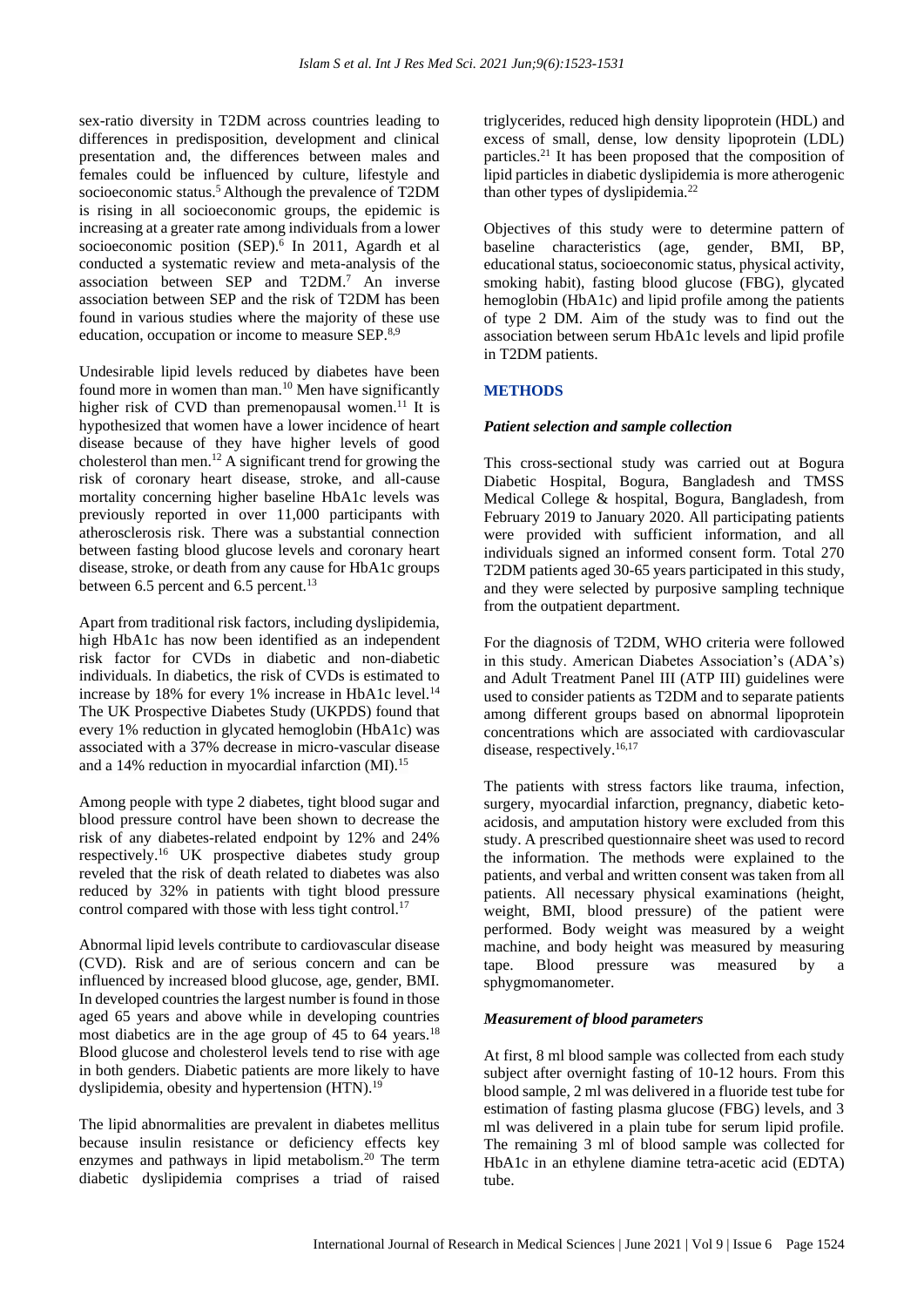#### *Statistical analysis*

All data of that study were analyzed using MS excel and SPSS (version 20.0) software. All data are represented as mean±SD. Pearson correlation analysis was performed to assess the relation of HbA1c with the parameters of lipid profile and FBG. Significance levels were analyzed by the chi-square test. Data having a p value $< 0.05$  were considered significant.

## **RESULTS**

Table 1 showed the distribution of the respondents according to their age. It reveals that among all, more than half (53.3%) of the respondents were equal or more than 50 years old and near half (46.7%) of them below 50 years. Mean±SD age of the respondents were 49.89±6.63 years. This table reveals that almost  $3/5<sup>th</sup>$  (59.6%) DM patients were male remaining  $2/5<sup>th</sup>$  (40.4%) were female. More than half (55.9 %) of the respondents lived in rural area and remaining (44.1%) belongs to urban area. This table presents the distribution of the respondents according to their BMI status.

It reveals that more than half (51.1%) of the respondents had normal BMI and only few of them were under weight. But one quarter  $(25.6\%)$  were overweight and  $1/5<sup>th</sup>(20\%)$ of them were obese. Table 1 have showed the distribution of the respondents according to their pattern of maintaining of diet chart advised by physician. It reveals that half (50%) of the respondents had not follow the diet chart regularly advised by their physicians. Only just near one third (32.6%) of them follow the diet chart advised by their physicians.

But near one fifth (17.4%) never follow the diet chart. This table also revealed that maximum (42.2%) respondents were lower middle class and one quarter (24.8%) upper middle class. About  $1/5<sup>th</sup>$  (19.3%) respondents were poor and only some (13.7%) of them were rich. According to this table above one quarter (26.7%) of respondents had passed HSC and near (22.9%) one quarter had completed primary level of education. About less than  $1/5<sup>th</sup>$  (14.1%) of them were illiterate and almost similar proportion (14.8% and 15.9% respectively) of them had passed SSC and Bachelor and above degree. It reveals that among all, maximum (30%) respondents were housewives and only some (8%) of them were unemployed.

About almost just above one quarter (26% and 27% respectively) of them were service holder and doing their own business. This table showed the distribution of the respondents according to their physical activities. It reveals that proportionately more than  $3/5<sup>th</sup>$  (62.6%) of the respondents had moderate physical activities in their daily life. Only  $1/10<sup>th</sup>$  of them physically highly active and less than one third (27%) had fewer physical activities in their daily life. showed the distribution of the respondents according to their smoking status that about  $3/5<sup>th</sup> (60.7%)$ of the respondents were nonsmoker and remaining  $2/5<sup>th</sup>$ (39.3%) were smoker. This table shows that more than one third (36.3%) of the respondents had been suffering from DM for more than 5 years and just near to one quarter (23.3%) of them had been suffering for less than 6 months. But  $2/5$ <sup>th</sup> (40.4%) of the respondent's duration of DM about 6 months to 5 years.

Table 1 also shows the distribution of the respondents according to their blood pressure status according to JNC 7. It reveals that almost one quarter (24.4%) respondents systolic blood pressure (SBP) were within normal range and remaining similar proportion respondents were prehypertension (37.8%) and hypertension (37.8%) range. Regarding DBP a little more than  $2/5$ <sup>th</sup>  $(40.7\%)$ respondents were hypertensive range and only  $1/5<sup>th</sup>$ (21.9%) of the respondents had normal diastolic blood pressure.

| <b>Characteristics</b>                     | <b>Frequency</b> | Percentage (%) |
|--------------------------------------------|------------------|----------------|
| Age category (years)                       |                  |                |
| $50$                                       | 126              | 46.7           |
| $\geq 50$                                  | 144              | 53.3           |
| <b>Gender distribution</b>                 |                  |                |
| Male                                       | 109              | 40.4           |
| Female                                     | 161              | 59.6           |
| <b>Residential status</b>                  |                  |                |
| Urban                                      | 119              | 44.1           |
| Rural                                      | 151              | 55.9           |
| BMI (Kg/m <sup>2</sup> )                   |                  |                |
| Underweight $(\langle 18.5)$               | 8                | 3              |
| Normal weight (18.5-24.9)                  | 139              | 51.1           |
| Over weight $(25-29.9)$                    | 69               | 25.6           |
| Obesity $( \geq 30)$                       | 54               | 20             |
| <b>Dietary habits</b>                      |                  |                |
| Follow the diet chart advised by physician | 88               | 32.6           |
| Irregular follow the diet chart            | 135              | 50 %           |

#### **Table 1: Baseline characteristics of the study subjects (N= 270).**

Continued.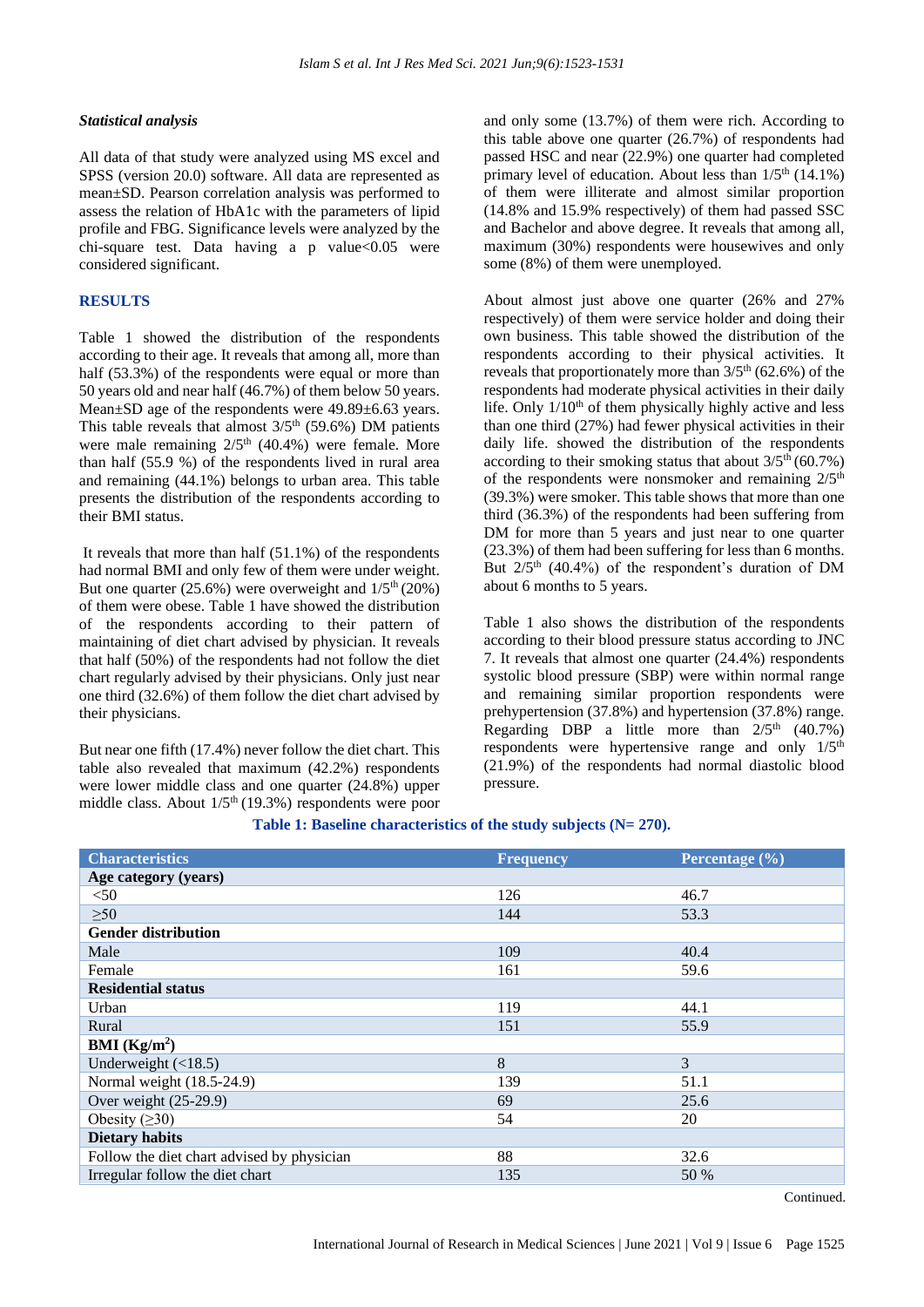| <b>Characteristics</b>                     | <b>Frequency</b> | Percentage (%) |  |  |
|--------------------------------------------|------------------|----------------|--|--|
| Never follow the diet chart                | 47               | 17.4           |  |  |
| Socioeconomic status                       |                  |                |  |  |
| Poor                                       | 52               | 19.3           |  |  |
| Lower middle class                         | 114              | 42.2           |  |  |
| Upper middle class                         | 67               | 24.8           |  |  |
| Rich                                       | 37               | 13.7           |  |  |
| <b>Educational status</b>                  |                  |                |  |  |
| Illiterate                                 | 38               | 14.1           |  |  |
| Class 1 to 4                               | 16               | 5.9            |  |  |
| Primary                                    | 61               | 22.9           |  |  |
| <b>SSC</b>                                 | 40               | 14.8           |  |  |
| <b>HSC</b>                                 | 72               | 26.7           |  |  |
| Bachelor & above                           | 43               | 15.9           |  |  |
| <b>Physical activity level</b>             |                  |                |  |  |
| Less physical activity                     | 73               | 27.0           |  |  |
| Moderate physical activity                 | 169              | 62.6           |  |  |
| High physical activity                     | 28               | 10.4           |  |  |
| <b>Smoking status</b>                      |                  |                |  |  |
| Non-smoker                                 | 164              | 60.7           |  |  |
| Smoker                                     | 106              | 39.3           |  |  |
| <b>Duration of diabetes mellitus</b>       |                  |                |  |  |
| $<$ 6 months                               | 63               | 23.3           |  |  |
| 6 months-5 years                           | 109              | 40.4           |  |  |
| $>5$ years                                 | 98               | 36.3           |  |  |
| Blood pressure status (according to JNC 7) |                  |                |  |  |
| $SBP$ (mmHg)                               |                  |                |  |  |
| Within range of normal SBP $(<120)$        | 66               | 24.4           |  |  |
| Within range of pre-hypertension (120-139) | 102              | 37.8           |  |  |
| Within range of hypertension $(≥140)$      | 102              | 37.8           |  |  |
| DBP (mmHg)                                 |                  |                |  |  |
| Within range of normal DBP $(<80)$         | 59               | 21.9           |  |  |
| Within range of pre-hypertension (80-89)   | 101              | 37.4           |  |  |
| Within range of hypertension $(≥90)$       | 110              | 40.7           |  |  |

**Table 2: Distribution of the respondents according to their controlled or uncontrolled DM on the basis of recommended FBS, HbA1C glycemic goal achieved or not achieved.**

| <b>Variables</b>                                                                      | <b>Frequency</b> | Percentage $(\% )$ |  |
|---------------------------------------------------------------------------------------|------------------|--------------------|--|
| FBS (Recommended FBS glycemic goal achieved)                                          |                  |                    |  |
| Controlled DM $(\leq 6.0 \text{ mmol/l})$                                             | 109.             | 40.4               |  |
| Uncontrolled DM $(\geq 7.0 \text{ mmol/l})$                                           | 155              | 57.4               |  |
| Below normal $(6.1-6.9 \text{ mmol/l})$                                               | 6                | 2.2                |  |
| HbA1C                                                                                 |                  |                    |  |
| Controlled DM or HbA1c goal achieved $\left\langle \langle 7\% \rangle \right\rangle$ | 91               | 33.7               |  |
| Uncontrolled DM or HbA1c goal not achieved $(≥7%)$                                    | 127              | 66.3               |  |

Table 2 showed the distribution of the respondents according to their controlled or uncontrolled DM on the basis of recommended FBS glycemic goal achieved or not achieved. It reveals that among the respondents more than half (57.4%) had uncontrolled DM and 2/5th of them had controlled DM.

This table also revealed that just more than 2/3rd (66.3%) respondents had uncontrolled DM and just more than 1/3rd (33.7%) had controlled DM. Table 3 shows the distribution of the respondents according to their total cholesterol, triglyceride, LDL cholesterol level on the basis of ATP III guide line cut point. It reveals total cholesterol that among the respondent near half (47%) had desirable and more than half (53%-6.3% borderline high and 46.7% high) of them had high total cholesterol. It also reveals that among the respondent near one quarter (23.7%) had normal and more than three quarter (76.3%) of them had high triglyceride level. It reveals that only near one quarter (23%) of the respondents had optimal level of LDL cholesterol and similar proportion (23%) had near optimal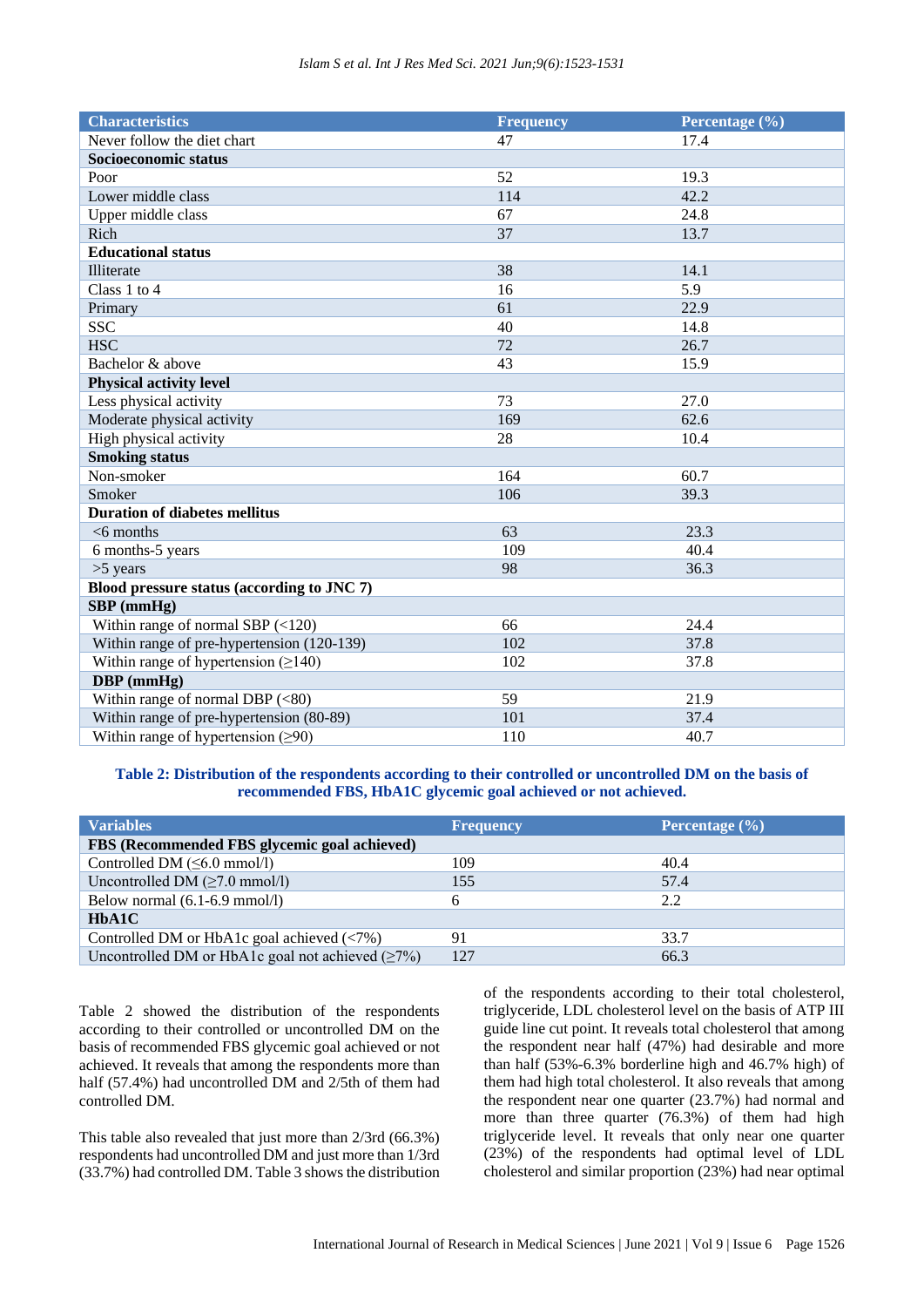or above optimal LDL level. More than one quarter (27.8%) of the respondents had very high and some (8.5%) of them had borderline high. About near 1/5th (17.8%) of the respondents also had high level LDL. As a whole a little higher than three quarter (77%) had above optimal or high LDL cholesterol level. It reveals that among the male more than half (57.1%) had below normal HDL cholesterol and among female maximum (92.7 %) had below normal HDL.

Table 4 have showed; the highly significant correlation was observed between FBG and HbA1c (p=0.000). HbA1c also demonstrated direct and significant correlations with TC (r=0.776), TG (r= 0.762), LDL-C (r=0.753), HDL-C (r= -0.654). The correlation of HbA1c with TC, TAG, LDL-C were positive and with HDL-C that were negative and also statistically highly significant (p<0.001).

**Table 3: Distribution of the respondents according to their total cholesterol, triglyceride, low density lipoprotein cholesterol, high density lipoprotein cholesterol levels on the basis of ATP III guide line cut point.**

| <b>Variables</b>                                                                                               | <b>Frequency</b> | Percentage $(\% )$ |  |  |
|----------------------------------------------------------------------------------------------------------------|------------------|--------------------|--|--|
| Total cholesterol (distribution of the respondents on the basis of ATP III guide line cut point value for TC)  |                  |                    |  |  |
| Desirable (<200 mg/dl)                                                                                         | 127              | 47                 |  |  |
| Borderline high (200-239 mg/dl)                                                                                | 17               | 6.3                |  |  |
| High $(\geq 240 \text{ mg/dl})$                                                                                | 126              | 46.7               |  |  |
| Serum triglyceride (distribution of the respondents on the basis of ATP III guide line cut point value for TG) |                  |                    |  |  |
| Desirable $\left($ < 150 mg/dl)                                                                                | 64               | 23.7               |  |  |
| Borderline high (150-199 mg/dl)                                                                                | 109              | 40.4               |  |  |
| High $(\geq 200 \text{ mg/dl})$                                                                                | 97               | 35.9               |  |  |
| LDL cholesterol (distribution of the respondents on the basis of ATP III guide line cut point value for LDL-C) |                  |                    |  |  |
| Optimal $\left($ < 100 mg/dl)                                                                                  | 62               | 23.0               |  |  |
| Near/above optimal (100-129 mg/dl)                                                                             | 62               | 23.0               |  |  |
| Borderline high (130-159 mg/dl)                                                                                | 23               | 8.5                |  |  |
| High $(160-189 \text{ mg/dl})$                                                                                 | 48               | 17.8               |  |  |
| Very high $(\geq 190 \text{ mg/dl})$                                                                           | 75               | 27.8               |  |  |
| HDL cholesterol (distribution of the respondents on the basis of ATP III guide line cut point value for HDL)   |                  |                    |  |  |
| For male HDL cholesterol cut point value (>40 mg/dl)                                                           |                  |                    |  |  |
| Normal $(>40 \text{ mg/dl})$                                                                                   | 62               | 42.9               |  |  |
| Below normal $(40 \text{ mg/dl})$                                                                              | 92               | 57.1               |  |  |
| For female HDL cholesterol cut point value (>50 mg/dl)                                                         |                  |                    |  |  |
| Normal $(>50 \text{ mg/dl})$                                                                                   | 8                | 7.3                |  |  |
| Below normal $\left  \langle 50 \rangle \langle 0  \right $                                                    | 101              | 92.7               |  |  |

**Table 4: Relationship between HbA1c and components of serum lipid profile as reflected by pearson correlation.**

| HbA1c and components of serum lipid profile |                     |            |  |
|---------------------------------------------|---------------------|------------|--|
|                                             | Pearson correlation | 1          |  |
| HbA1c                                       | Sig. (2-tailed)     |            |  |
|                                             | N                   | 270        |  |
|                                             | Pearson correlation | $0.776**$  |  |
| Total cholesterol (TC)                      | $Sig. (2-tailed)$   | 0.000      |  |
|                                             | N                   | 270        |  |
| Triglyceride (TG)                           | Pearson correlation | $0.762**$  |  |
|                                             | Sig. (2-tailed)     | 0.000      |  |
|                                             | N                   | 270        |  |
|                                             | Pearson correlation | $-0.427**$ |  |
| <b>HDL-cholesterol</b>                      | $Sig. (2-tailed)$   | 0.000      |  |
|                                             | N                   | 270        |  |
|                                             | Pearson correlation | $0.753**$  |  |
| LDL-cholesterol                             | Sig. (2-tailed)     | 0.000      |  |
|                                             | N                   | 270        |  |
|                                             | Pearson correlation | $0.852**$  |  |
| <b>Fasting blood glucose</b>                | $Sig. (2-tailed)$   | 0.000      |  |
|                                             | N                   | 270        |  |

\*\*Correlation is significant at the 0.01 level (2-tailed),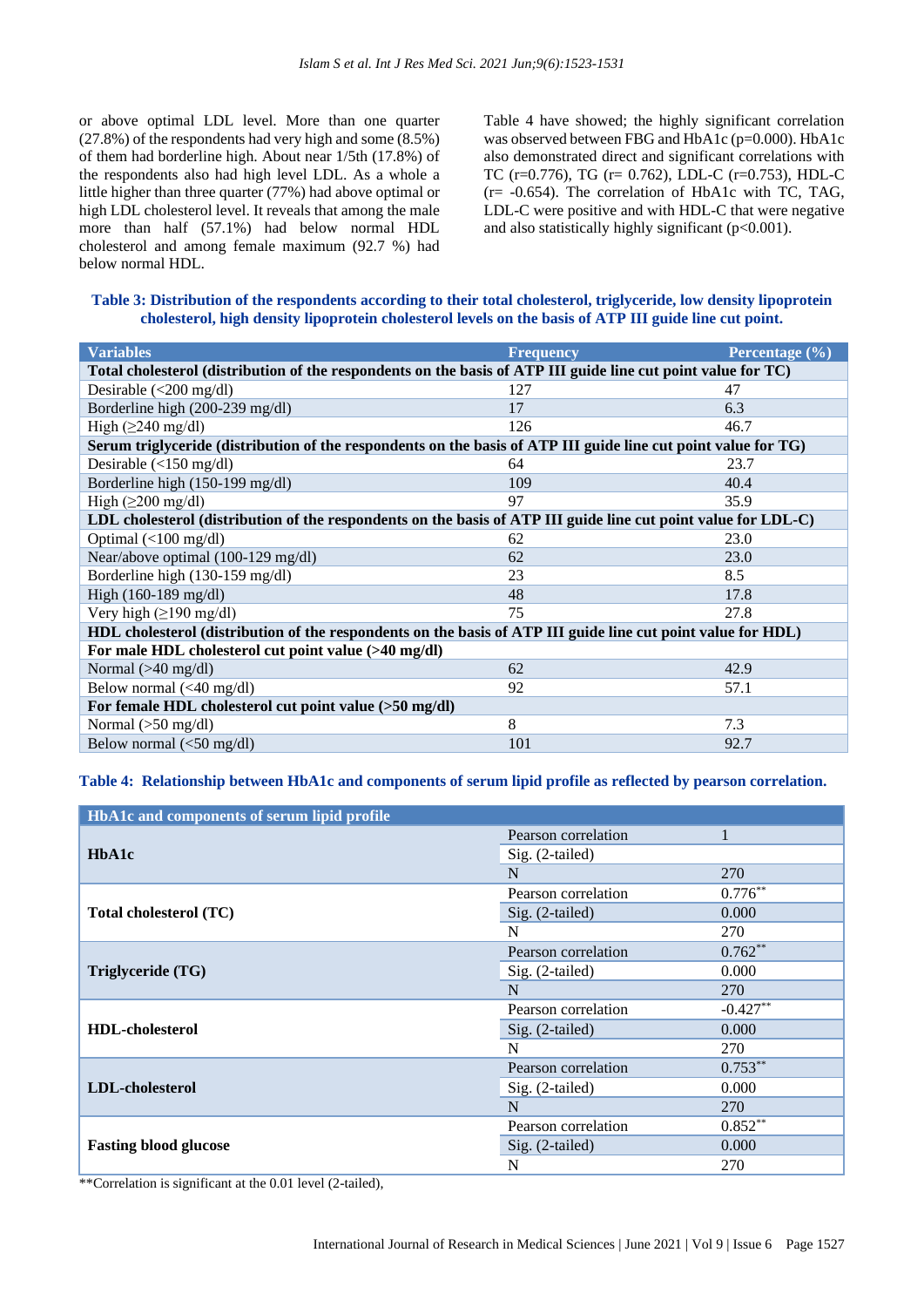| <b>Variables</b>                     | Frequency $(\% )$ | HbA1c<7        | HbA1c <sub>2</sub> 7 | P value |
|--------------------------------------|-------------------|----------------|----------------------|---------|
| <b>High TC</b>                       | 126(46.67)        |                | 125                  | 0.001   |
| <b>High TG</b>                       | 97 (35.93)        |                | 96                   | 0.001   |
| <b>High LDLc</b>                     | 79 (29.3)         |                | 78                   | 0.001   |
| Low HDLc                             | 33(12.2)          | 24             | q                    | 0.001   |
| No abnormal lipid profile            | 114(42.2)         | 66             | 48                   | 0.001   |
| One abnormal lipid profile           | 61(22.6)          | 24             | 37                   | 0.289   |
| Two abnormal lipid profile           | 29(10.7)          | $\overline{0}$ | 29                   | 0.001   |
| More than two abnormal lipid profile | 66 (24.4)         |                | 65                   | 0.001   |

|  |  | Table 5: Frequency of abnormal lipid status in all subjects and Relation with HbA1c. |
|--|--|--------------------------------------------------------------------------------------|
|  |  |                                                                                      |

#### **DISCUSSION**

T2DM is the most common type of diabetes, which is increasing day by day throughout the world. Instead of immense development in medical sciences, curable treatment for that global problem yet to be developed. Dyslipidemia, increased HbA1c, and blood glucose are very common in T2DM. In this present study, we have explored the baseline characteristics such as age, gender, BMI, residential status, dietary habits, educational status, physical activity, smoking status, duration of diabetes mellitus, blood pressure status and FBG, HbA1C, lipid profile levels. Additionally, we have also revealed the association of dyslipidemia with HbA1c in T2DM. This was a cross sectional study carried out among 270 diagnosed adult type 2 diabetic patients. Among them 109 were male and 161 were female. This study included higher proportion of females than males.



**Figure 1: Correlation of HbA1c levels with serum levels of FBG (A), TC (B), TG (C), LDL (D), and HDL (E). The correlation coefficient (R2) and p values are mentioned for each graph.**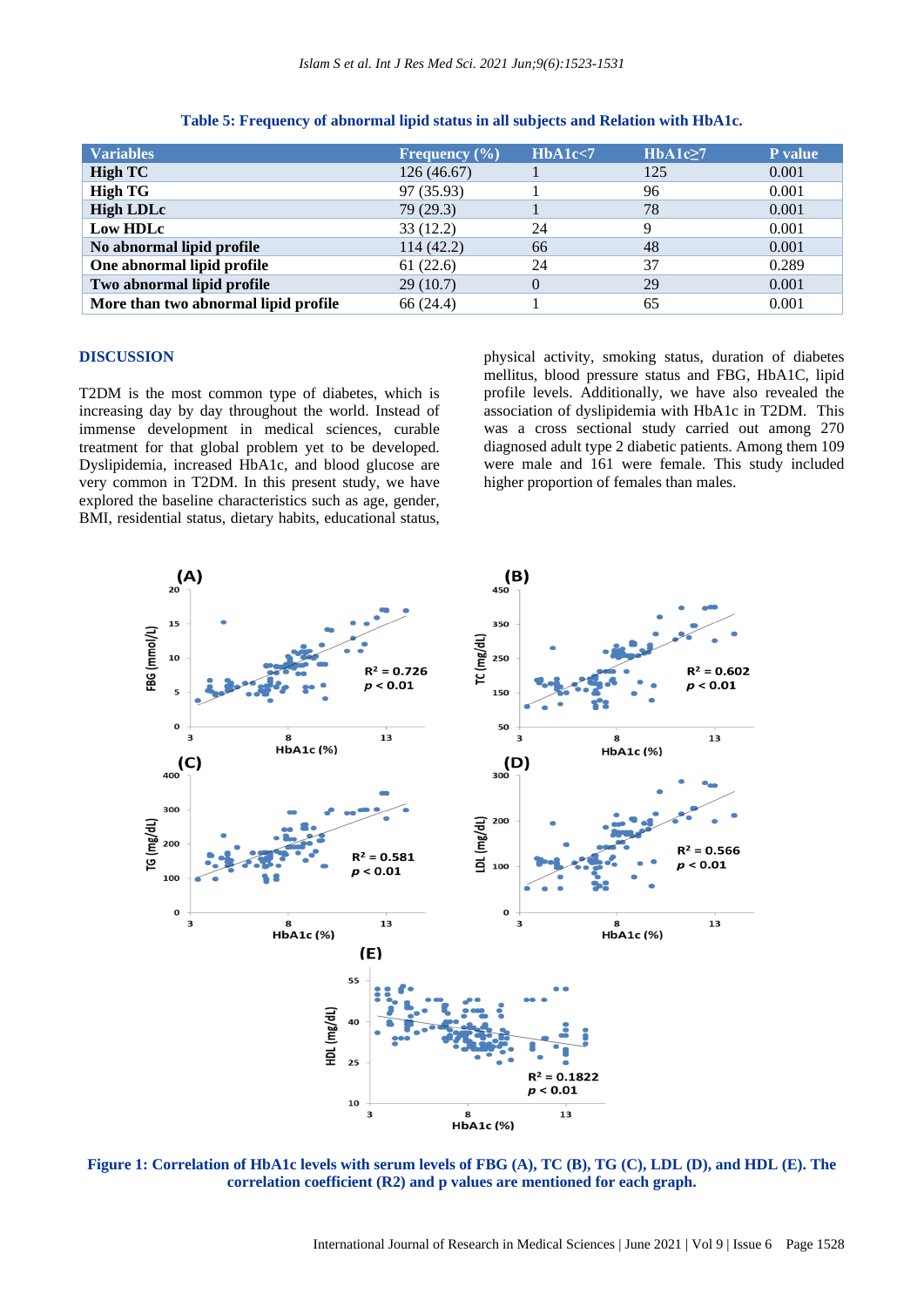Subjects were classified into subgroups according to the level of formal education received; Illiterate Class 1 to 4, primary school, SSC, HSC and bachelor and above education. In this study revealed that frequency of type 2 DM more prevalence in HSC and Primary level was 27% and 22% respectively. The European Prospective Investigation into Cancer and Nutrition (EPIC) Inter act study 21 showed that the association between low educational level and the higher risk of T2DM was consistent across all examined eight Western European countries.<sup>23</sup> The inverse correlation of DM with education was observed in previous studies.<sup>24,25</sup> But other studies reported opposite results.<sup>26</sup> Also in an ELSA study, education was not significantly related to DM after adjustment for all covariates.<sup>27</sup> Previous studies revealed that while overweight and obesity are major drivers of the growing diabetes epidemic, the relationship between educational attainment and diabetes risk was not solely attributable to higher BMI.28,29 This study found T2DM patients are 42% and 25% in Low middle class and high middle-class income family respectively. Other studies showed that additional factors that may mediate this relationship include poor diet quality and physical inactivity, an independent risk factor for type 2 diabetes.30,34 That may be more prevalent among higher SES (socio-economic society) groups in LMICs (low middle income countries). $40$  This study reveals high prevalence of hypercholesterolemia, hypertriglyceridemia, high LDL-C and low HDL-C levels among the diabetic patients whose HbA1C>7 mg% and these are well known risk factors for cardiovascular diseases. The disorder in lipid metabolism was hyper triglyceridemia, high cholesterolemia, high density lipoprotein cholesterol and low-density lipoprotein in our study.

This study 47% individuals have high TC, 36% high TG,30% high LDL. But on study in Pakistan done by Sehran et al had found 54% diabetic individuals had elevated LDL-C and >50% individuals had increased TG. They also reported low HDL-C in 73% individuals. In our study it is 33%.<sup>32</sup> A highly significant correlation between HbA1c and FBG in our study is similar with various previous studies.<sup>33</sup> Our study shows patients have one, two or more than two abnormal lipid profile 22%, 10%, and 24% respectively.

Patients those HbA1C are >7 mg% have shown abnormal lipid profile. This study also observed a strong positive correlation between serum HbA1c level and FBG which is consistent with various previous studies.<sup>33</sup> Serum HbA1c level in T2DM correlates with TC, TG, LDL, and HDL levels.

We also observed a strong positive correlation of serum HbA1c levels with TC, TG, and LDL. A strong negative correlation between serum HDL and HbA1c levels was also found in this study. All these findings are consistent with previous reports.<sup>35</sup>Therefore, T2DM associated with carbohydrates' metabolism also affects the serum levels of TC, TG, LDL, and HDL. HbA1c is also well-known as the gold standard of glycemic control. HbA1c levels  $\leq 7.0\%$ were appropriate for reducing the risk of cardiovascular complications in T2DM patients.<sup>36</sup>

In this study, we divided diabetic patients into two groups depending on HbA1c levels. T2DM patients with HbA1c value >7.0% exhibited a significant increase in serum levels of TC, LDL, and TG and decreased serum levels of HDL compared to patients with an HbA1c value of  $\leq 7.0\%$ . This finding of our current study is also supported by previous reports.<sup>37</sup> The severity of dyslipidemia increases in DM patients, increasing the HbA1c value. As increased serum levels of HbA1c and dyslipidemia are independent risk factors for T2DM patients, dyslipidemia can be considered a very high-risk group for CVDs. Improving glycemic control can substantially reduce the risk of cardiovascular events in diabetics. $38$  An elevated level of HbA1C is highly associated with mortality and various cardiac dysfunctions due to dyslipidemia. It has also been estimated that reducing the HbA1c level by 0.2% could lower mortality by 10%.<sup>37</sup> In this study, we did not observe other pathological parameters associated CVDs in T2DM patients.

Further study should be carried out for better understanding about the role of glycemic control to develop more effective therapeutic strategy for the better treatment of T2DM.

#### *Limitations*

Limitations of the study were subjects were collected from only one diabetic care hospital; may not represent the whole population of the country; sample size was not enough for multivariate study to find out independent association of socio-demographic risk factors among T2DM patients and diagnostic role of other biomarkers could not be evaluated due to lack of fund.

#### **CONCLUSION**

Laboratory evaluation of lipid profile and HbA1c in DM patients aids in early medical intervention to prevent or delay micro-vascular complications. This study observed a significant and strong correlation between serum levels of HbA1c and various circulating lipid parameters in T2DM patients.

This study also revealed a significant difference in the levels of lipid parameters between two groups (≤7.0% and  $>7.0\%$ ) of HbA1c. This study suggests that the patient's glycemic control has a substantial impact on the serum lipid level, and dyslipidemia is frequently encountered in those who have got poor glycemic control.

### **ACKNOWLEDGEMENTS**

Authors are thankful to the Department of Biochemistry and Molecular Biology, Rajshahi University, for providing lab facilities and reagents.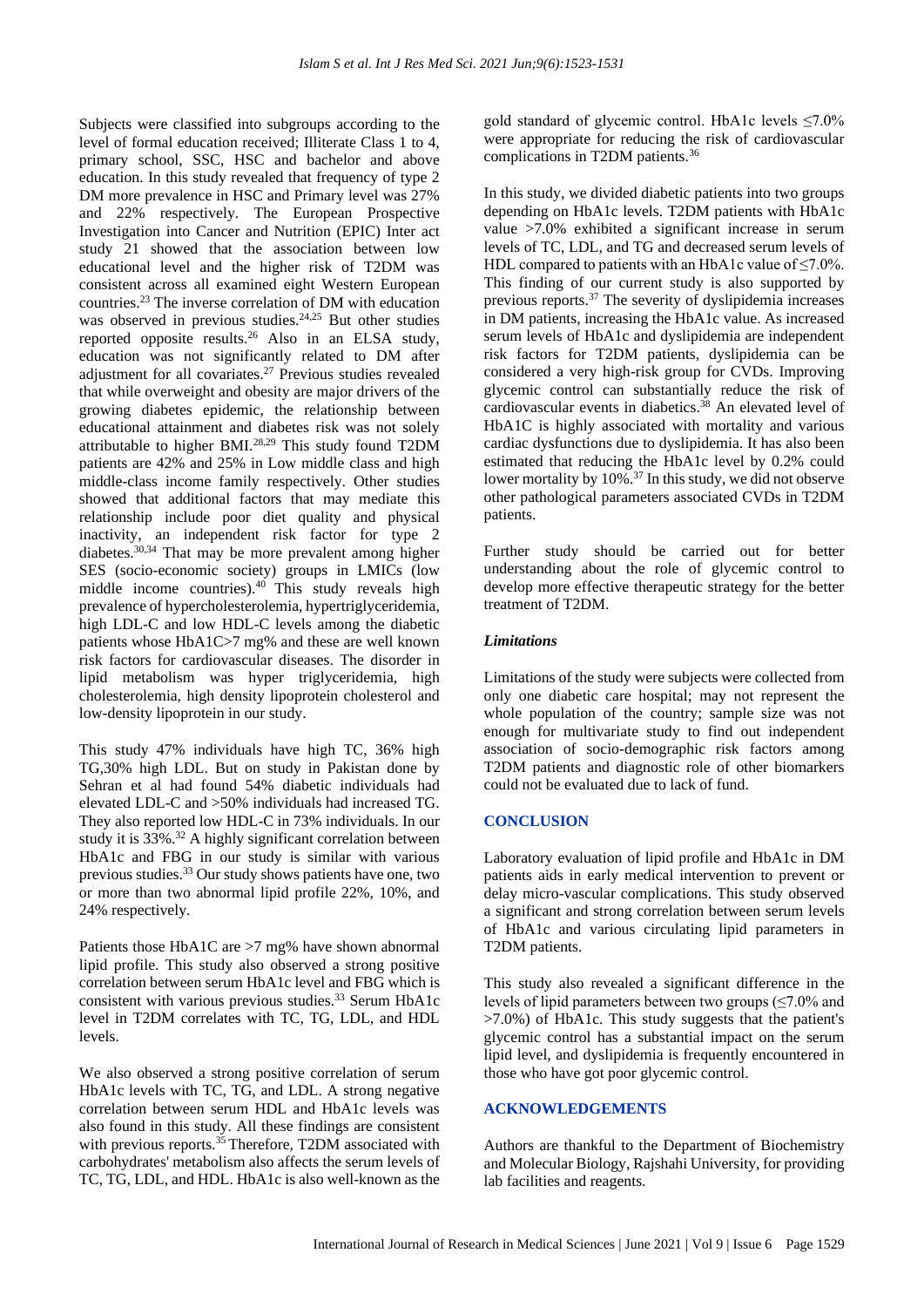*Funding: No funding sources Conflict of interest: None declared Ethical approval: The study was approved by the Institutional Ethics Committee*

#### **REFERENCES**

- 1. WHO. Use of Glycated Haemoglobin (HbA1c) in the Diagnosis of Diabetes Mellitus: Abbreviated Report of a WHO Consultation. Geneva: World Health Organization; 2011.
- 2. American Diabetes Association. Classification and Diagnosis of Diabetes: Standards of Medical Care in Diabetes-2020. Diabetes Care. 2020;43(1):14-31.
- 3. Atlas ID. International Diabetes Federation. 7th ed. Karakas; 2015.
- 4. Barroso I, Luan J, Middelberg RP, Harding AH, Franks PW, Jakes RW, Clayton D, et al. Candidate gene association study in type 2 diabetes indicates a role for genes involved in beta-cell function as well as insulin action. PLoS Biol. 2003;1(1):20.
- 5. Nordstrom A, Hadrevi J, Olsson T, Franks PW, Nordstrom P. Higher Prevalence of Type 2 Diabetes in Men Than in Women Is Associated With Differences in Visceral Fat Mass. J Clin Endocrinol Metab. 2016;101(10):3740-6.
- 6. Mokdad AH, Ford ES, Bowman BA, Nelson DE, Engelgau MM, Vinicor F, Marks JS. Diabetes trends in the U.S.: 1990-1998. Diabetes Care. 2000;23(9):1278-83.
- 7. Agardh E, Allebeck P, Hallqvist J, Moradi T, Sidorchuk A. Type 2 diabetes incidence and socioeconomic position: a systematic review and metaanalysis. Int J Epidemiol. 2011;40(3):804-18.
- 8. Demakakos P, Marmot M, Steptoe A. Socioeconomic position and the incidence of type 2 diabetes: the ELSA study. Eur J Epidemiol. 2012;27(5):367-78.
- 9. Robbins JM, Vaccarino V, Zhang H, Kasl SV. Socioeconomic status and diagnosed diabetes incidence. Diabetes Res Clin Pract. 2005;68(3):230- 6.
- 10. Juutilainen A, Kortelainen S, Lehto S, Ronnemaa T, Pyorala K, Laakso M. Gender difference in the impact of type 2 diabetes on coronary heart disease risk. Diabetes Care. 2004;27(12):2898-904.
- 11. Turner RC, Millns H, Neil HA, Stratton IM, Manley SE, Matthews DR, et al. Risk factors for coronary artery disease in non-insulin dependent diabetes mellitus: United Kingdom Prospective Diabetes Study (UKPDS: 23). BMJ. 1998;316(7134):823-8.
- 12. Muhammad A, Iffat S, Zahra A, Saadia FA, Tayyaba R. Impact of Age, Gender and Diabetes on serum lipid levels. Pak J M. 2013;52(1);22-4.
- 13. Selvin E, Steffes MW, Zhu H, Matsushita K, Wagenknecht L, et al. Glycated hemoglobin, diabetes, and cardiovascular risk in nondiabetic adults. N Engl J Med. 2010;362(9):800-11.
- 14. Selvin E, Marinopoulos S, Berkenblit G, Rami T, Brancati FL, Powe NR, et al. Meta-analysis:

glycosylated hemoglobin and cardiovascular disease in diabetes mellitus. Ann Intern Med. 2004;141(6):421-31.

- 15. Stratton IM, Adler AI, Neil HA, Matthews DR, Manley SE, Cull CA, et al. Association of glycaemia with macrovascular and microvascular complications of type 2 diabetes (UKPDS 35): prospective observational study. BMJ. 2000 Aug 12;321(7258):405-12.
- 16. UK Prospective Diabetes Study (UKPDS) Group. Intensive blood-glucose control with sulphonylureas or insulin compared with conventional treatment and risk of complications in patients with type 2 diabetes (UKPDS 33). Lancet. 1998;352(9131):837-53.
- 17. UK Prospective Diabetes Study Group. Tight blood pressure control and risk of macrovascular and microvascular complications in type 2 diabetes: UKPDS 38. UK Prospective Diabetes Study Group. BMJ. 1998;317(7160):703-13.
- 18. Eze IC, Imboden M, Kumar A, Eckardstein A, Stolz D, Gerbase MW, et al. Air pollution and diabetes association: Modification by type 2 diabetes genetic risk score. Environ Int. 2016;94:263-71.
- 19. Eastman RC, Cowie CC, Harris MI. Undiagnosed diabetes or impaired glucose tolerance and cardiovascular risk. Diabetes Care. 1997;20(2):127- 8.
- 20. Taskinen MR. Diabetic dyslipidemia. Atheroscler Suppl. 2002;3(1):47-51.
- 21. Mboh EA, Noubom M, sama LF, Wam EC, Panni AP, Mouladye M, et al. Pattern of lipid profile of type 2 diabetes patients in tertiary hospital south west region of Cameroon. J Diabetes Metab. 2018:9(5);1- 8.
- 22. Mahato RV, Gyawali P, Raut PP, Regmip, Khelanand PS, Gyawali P. Association between glycemic control and serum lipid profile in type-2 diabetic patients: glycated hemoglobin as a dual biomarker. Biomed Res. 2011;22:375-80.
- 23. Sacerdote C, Ricceri F, Rolandsson O, Baldi I, Chirlaque MD, Feskens E, et al. Lower educational level is a predictor of incident type 2 diabetes in European countries: the EPIC-InterAct study. Int J Epidemiol. 2012;41(4):1162-73.
- 24. Lee TC, Glynn RJ, Pena JM, Paynter NP, Conen D, Ridker PM, et al. Socioeconomic status and incident type 2 diabetes mellitus: data from the Women's Health Study. PLoS One. 2011;6(12):27670.
- 25. Le C, Jun D, Zhankun S, Yichun L, Jie T. Socioeconomic differences in diabetes prevalence, awareness, and treatment in rural southwest China. Trop Med Int Health. 2011;16(9):1070-6.
- 26. Azimi NM, Ghayour MM, Parizadeh MR, Safarian M, Esmaeili H, Parizadeh SM, et al. Prevalence of type 2 diabetes mellitus in Iran and its relationship with gender, urbanisation, education, marital status and occupation. Singapore Med J. 2008;49(7):571-6.
- 27. Demakakos P, Marmot M, Steptoe A. Socioeconomic position and the incidence of type 2